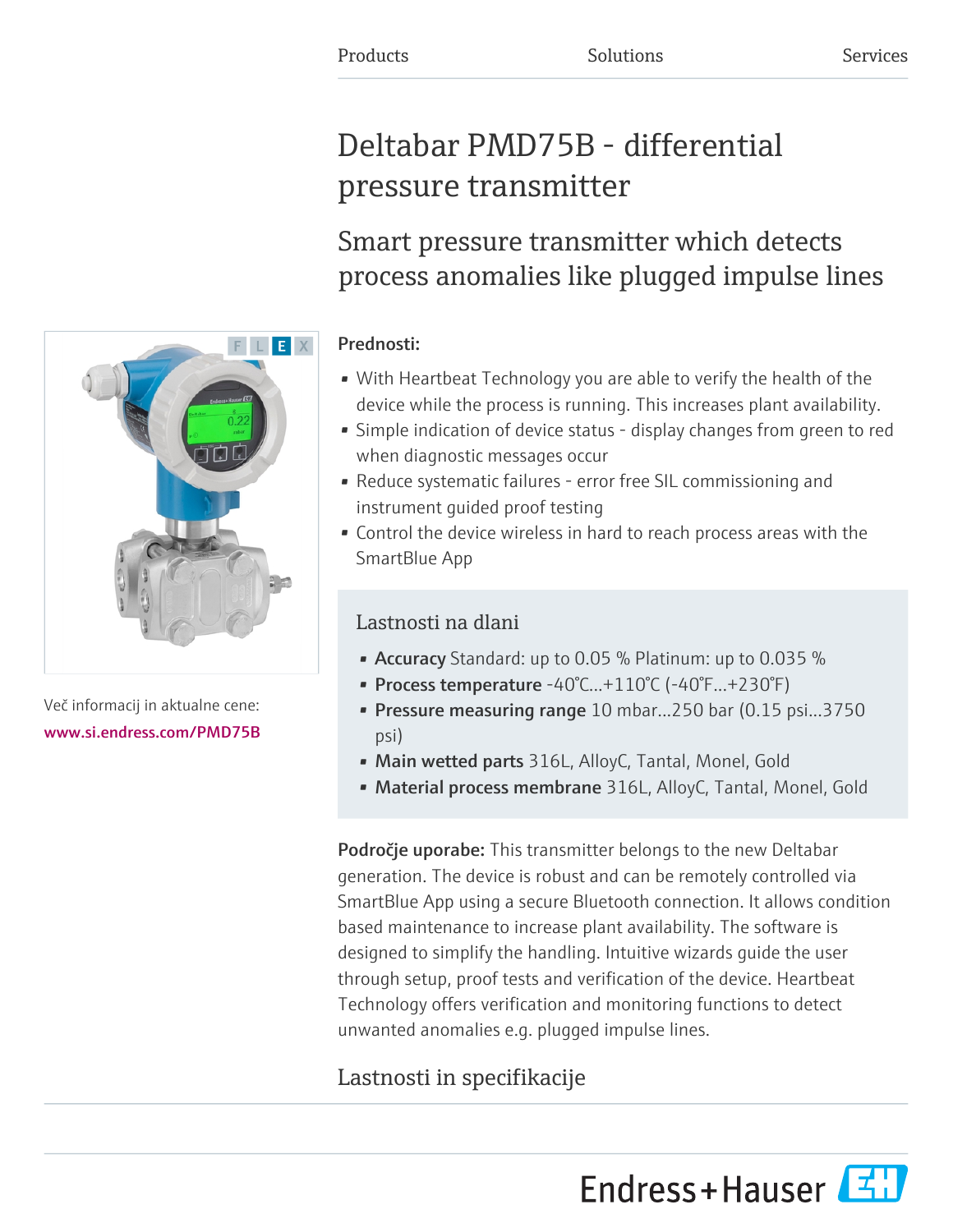### Gas Merilni princip

Differential pressure

### Product headline

Differential pressure transmitter which detects process anomalies like plugged impulse lines,

Intuitive and clear wizards for commissioning, proof tests and verification

#### Sensor features

Fill fluid: Silicone oil, Inert oil

#### Transmitter features

LED Module, RFID TAG for easy identification, Plug and play functionalities, HistoROM

### Wetted materials

316L, AlloyC, Tantal, Monel, Gold

### Measured variables

Differential pressure

#### Max. measurement error

Standard: up to 0.05 % Platinum: up to 0.035 %

#### Measuring range

10 mbar...250 bar (0.15 psi...3750 psi)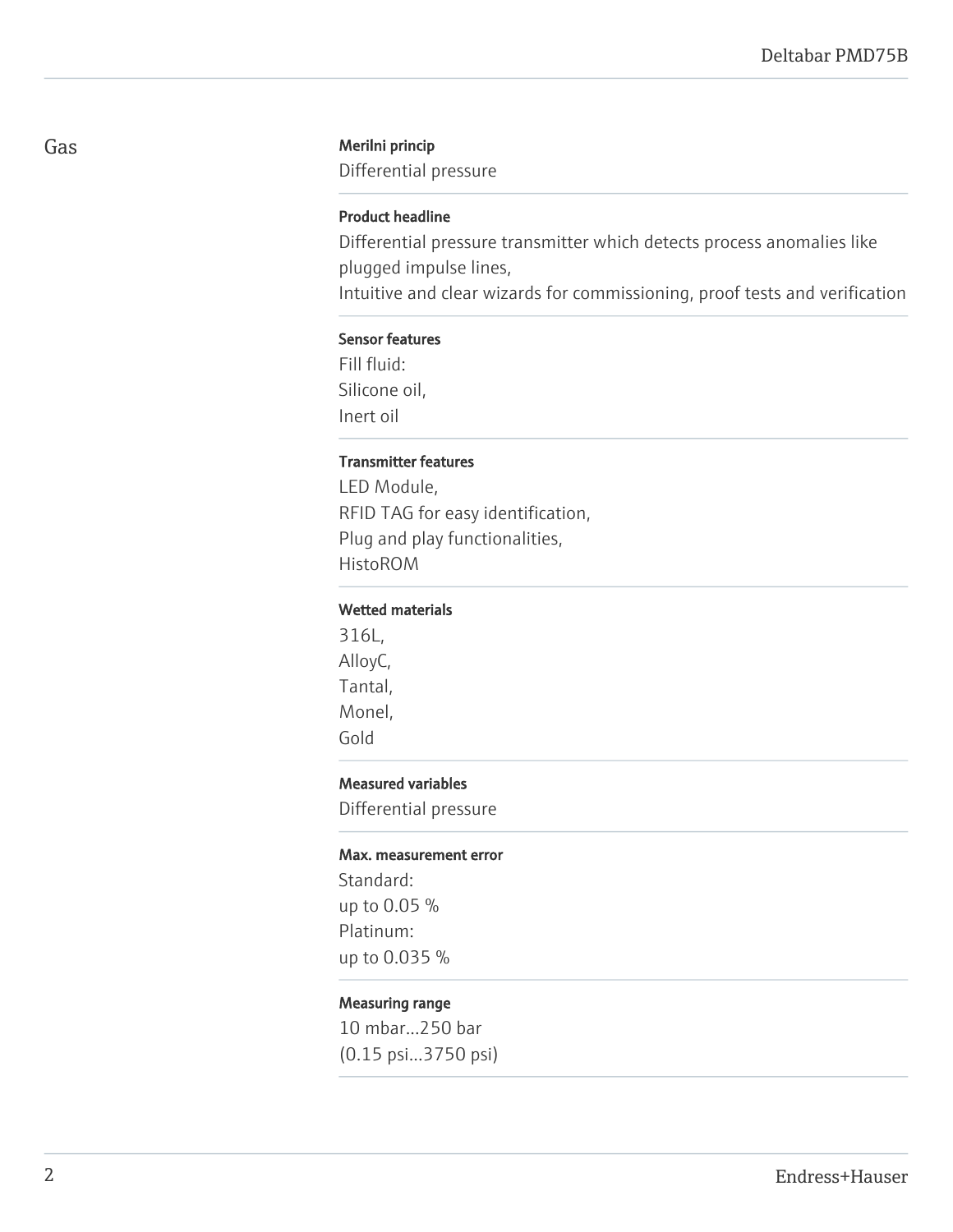### Max. process pressure

420 bar (6300 psi)

Ambient temperature range -40°C...+85°C (-40°F...+185°F)

Transmitter housing material

Aluminium, 316L

### Display/Operation

4-line backlit display with touch control (operation from outside) Bluetooth® Operation and maintenance SmartBlue App, Configuration via local display and operating tools possible

### **Outputs**

4...20 mA HART

#### Digital communication

HART

#### Hazardous area approvals

ATEX, CSA, IECEx, JPN Ex, INMETRO, NEPSI, UK Ex

### Functional safety

SIL

#### Metrological approvals and certificates

Heartbeat Technology

Pressure approvals and certificates CRN

#### Material certificates

EN10204-3.1, NACE MR0175, NACE MR0103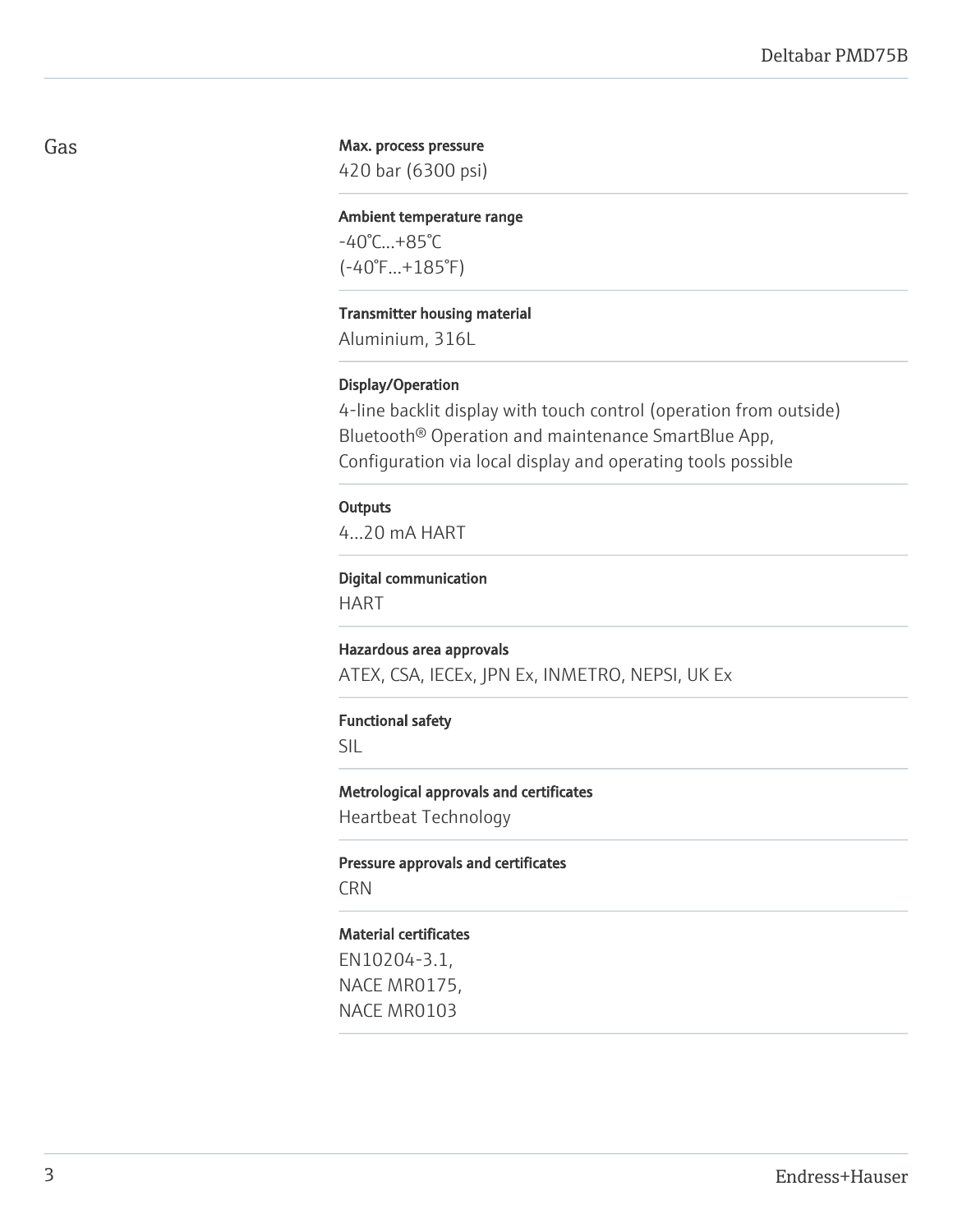### Pressure Merilni princip

Differential pressure

### Characteristic

Differential pressure transmitter which detects process anomalies like plugged impulse lines.

Intuitive and clear wizards for commissioning, proof tests and verification.

### Supply voltage

Ex d, Ex e, non-Ex: 10.5...35V DC Ex i: 10.5...30V DC

### Reference Accuracy

Standard: up to 0.05 % Platinum: up to 0.035 %

#### Long term stability

0.025 % of URL/ year 0.05 % of URL/ 5 years 0.10 % of URL/ 10 years

### Process temperature

-40°C...+110°C (-40°F...+230°F)

#### Ambient temperature

-40°C...+85°C (-40°F...+185°F)

#### Measuring cell

10 mbar...250 bar (0.15 psi...3750 psi)

### Smallest calibratable span

0.25 mbar (0.00375 psi)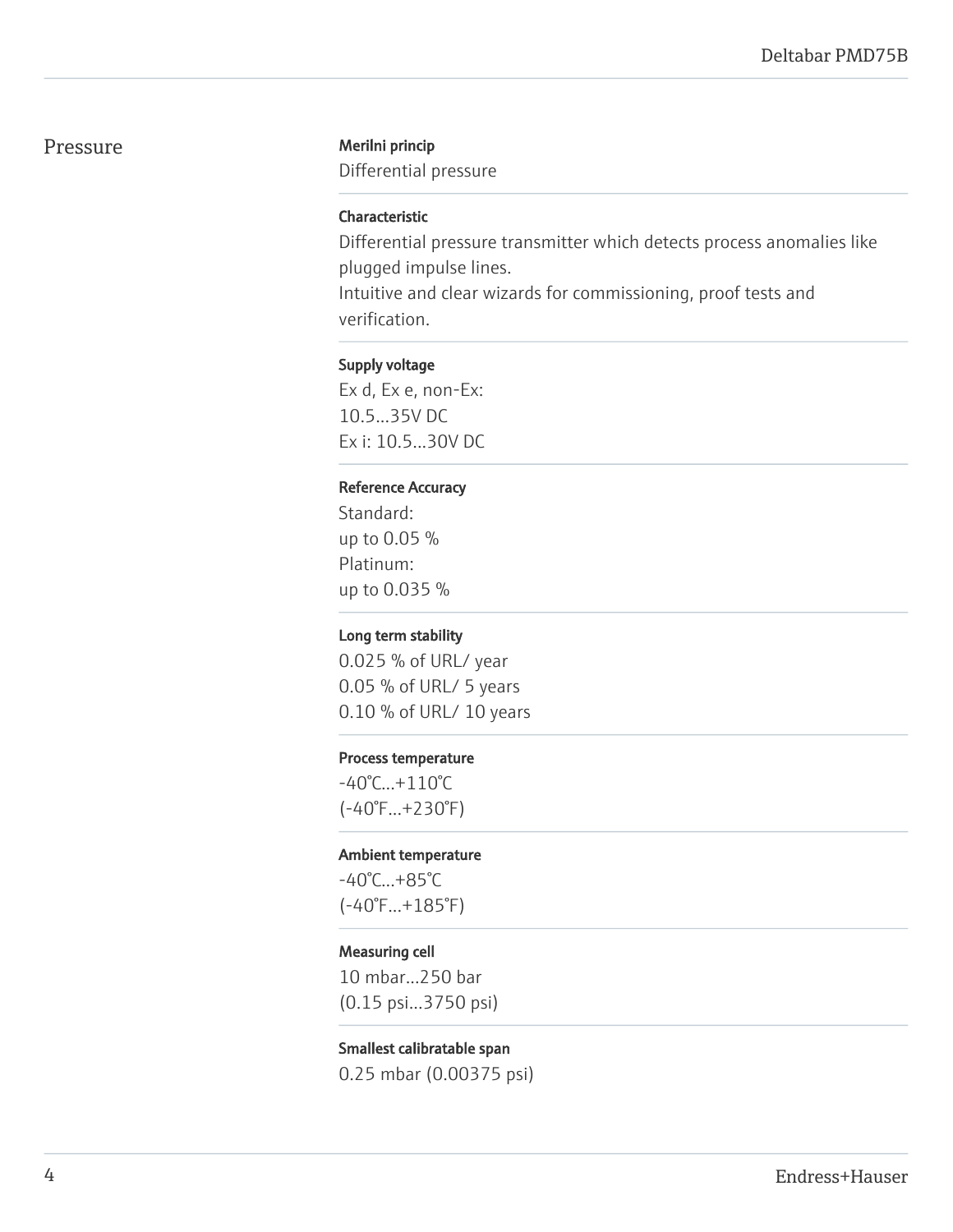### Pressure

### Vacuum resistance

50 mbar (0.73 psi)

Max. Turn down 100:1

#### Max. overpressure limit

1600 bar (23,200 psi)

#### Process connection

NPT1/4-18 RC1/4"

#### Material process membrane

316L, AlloyC, Tantal, Monel, Gold

### Material gasket

PTFE, FKM, EPDM, FFKM

#### Fill fluid

Silicone oil, Inert oil

### Material housing

Aluminium, 316L

#### Communication

4...20 mA HART

### Certificates / Approvals

ATEX, CSA, IECEx, JPN Ex, INMETRO, NEPSI, UK Ex

### Safety approvals

SIL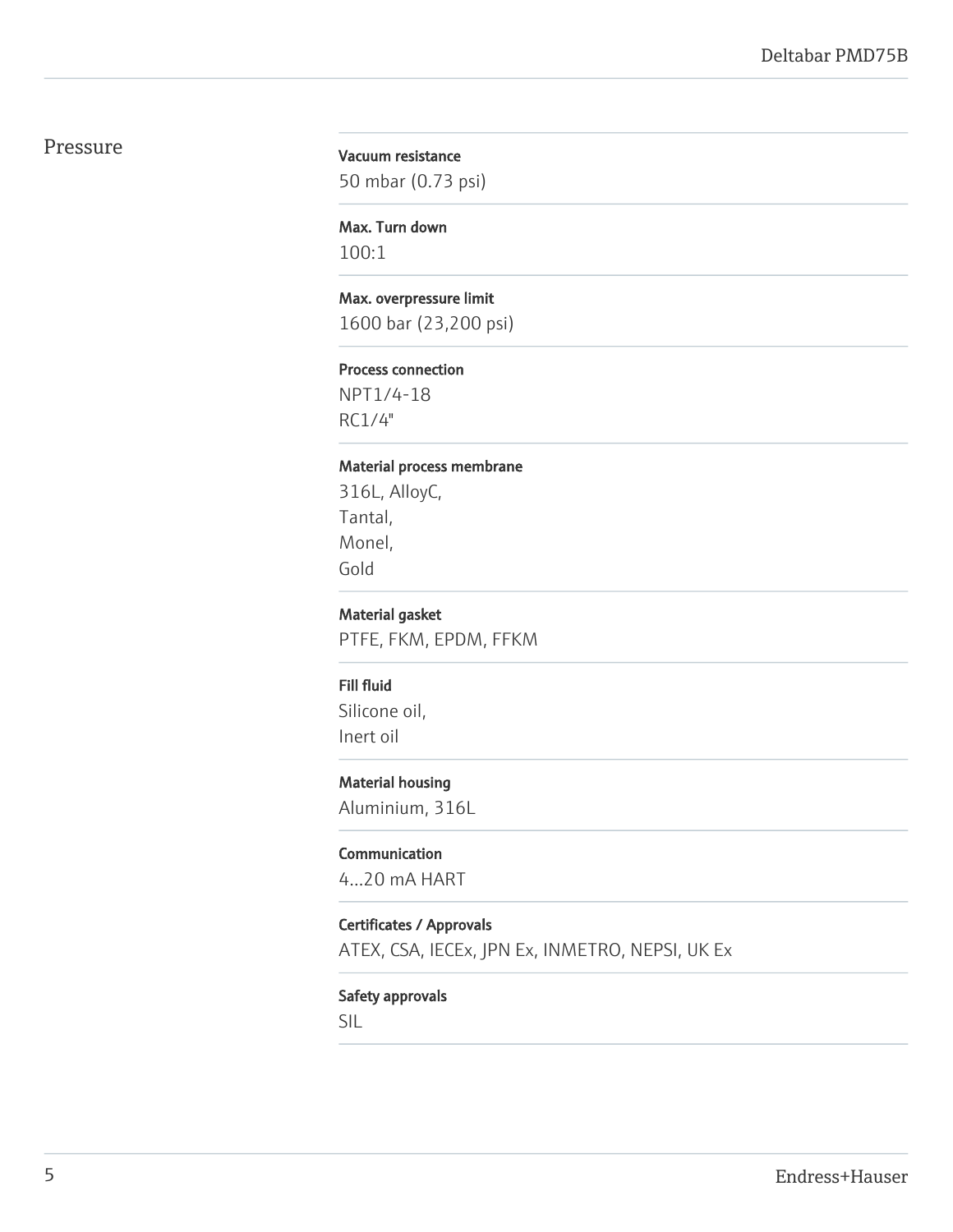### Pressure

### Design approvals

EN10204-3.1, NACE MR0103, NACE MR0175

### Drinking water approvals

NSF, KTW

### Specialities

Heartbeat Technology, Bluetooth® Operation and maintenance SmartBlue App, LED Module, RFID TAG for easy identification, Plug and play functionalities, HistoROM

### Steam Merilni princip

Differential pressure

### Product headline

Differential pressure transmitter which detects process anomalies like plugged impulse lines, Intuitive and clear wizards for commissioning, proof tests and verification

### Sensor features

Fill fluid: Silicone oil, Inert oil

### Transmitter features

LED Module, RFID TAG for easy identification, Plug and play functionalities, HistoROM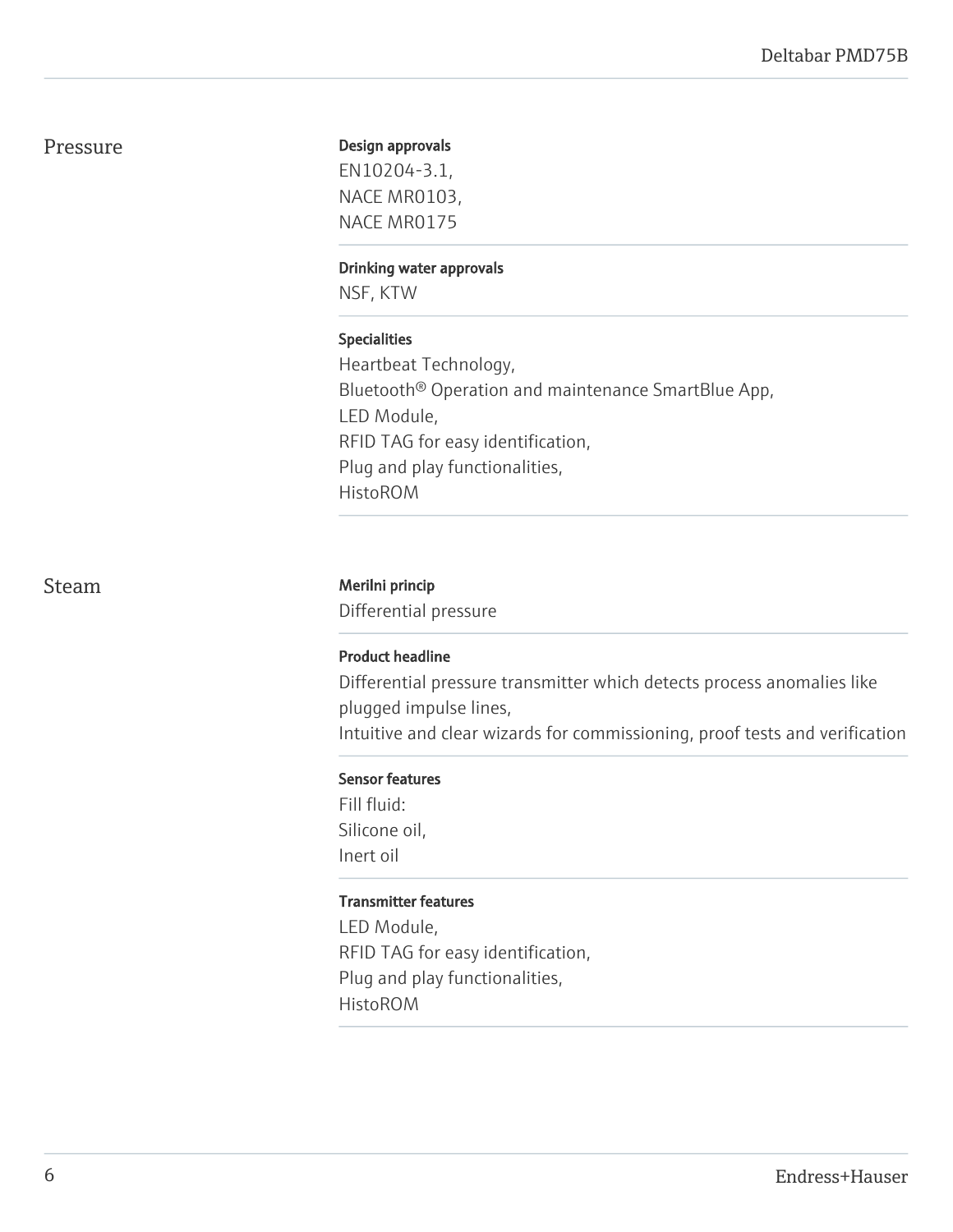### Steam

### Wetted materials

316L, AlloyC, Tantal, Monel, Gold

### Measured variables

Differential pressure

### Max. measurement error

Standard: up to 0.05 % Platinum: up to 0.035 %

### Measuring range

10 mbar...250 bar (0.15 psi...3750 psi)

### Max. process pressure

420 bar (6300 psi)

### Ambient temperature range

-40°C...+85°C (-40°F...+185°F)

#### Transmitter housing material

Aluminium, 316L

### Display/Operation

4-line backlit display with touch control (operation from outside) Bluetooth® Operation and maintenance SmartBlue App, Configuration via local display and operating tools possible

### **Outputs**

4...20 mA HART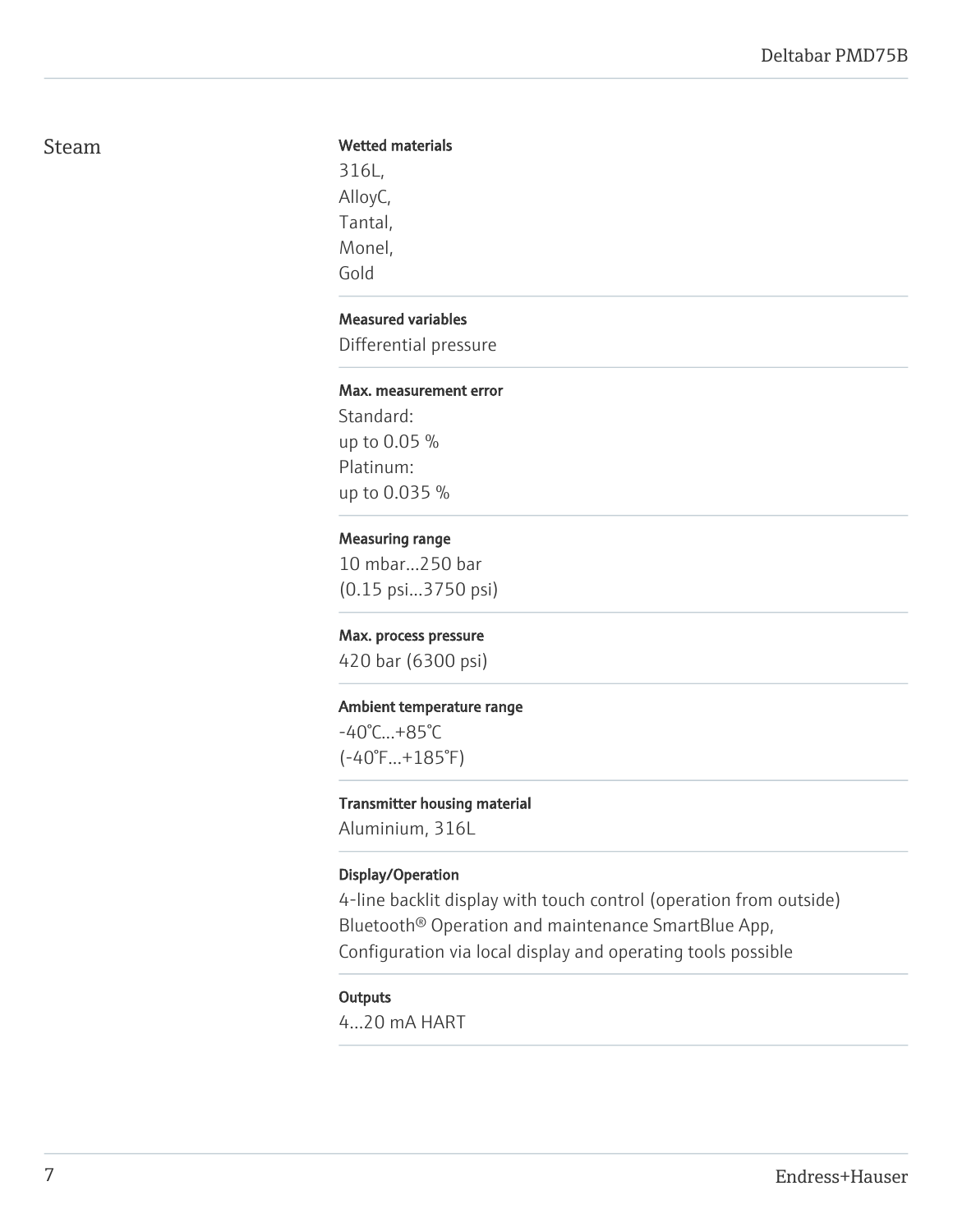### Steam

#### Digital communication

HART

Hazardous area approvals ATEX, CSA, IECEx, JPN Ex, INMETRO, NEPSI, UK Ex

### Functional safety

SIL

### Metrological approvals and certificates

Heartbeat Technology

### Pressure approvals and certificates **CRN**

### Material certificates

EN10204-3.1, NACE MR0175, NACE MR0103

### Liquids Merilni princip

Differential pressure

### Product headline

Differential pressure transmitter which detects process anomalies like plugged impulse lines,

Intuitive and clear wizards for commissioning, proof tests and verification

### Sensor features

Fill fluid: Silicone oil, Inert oil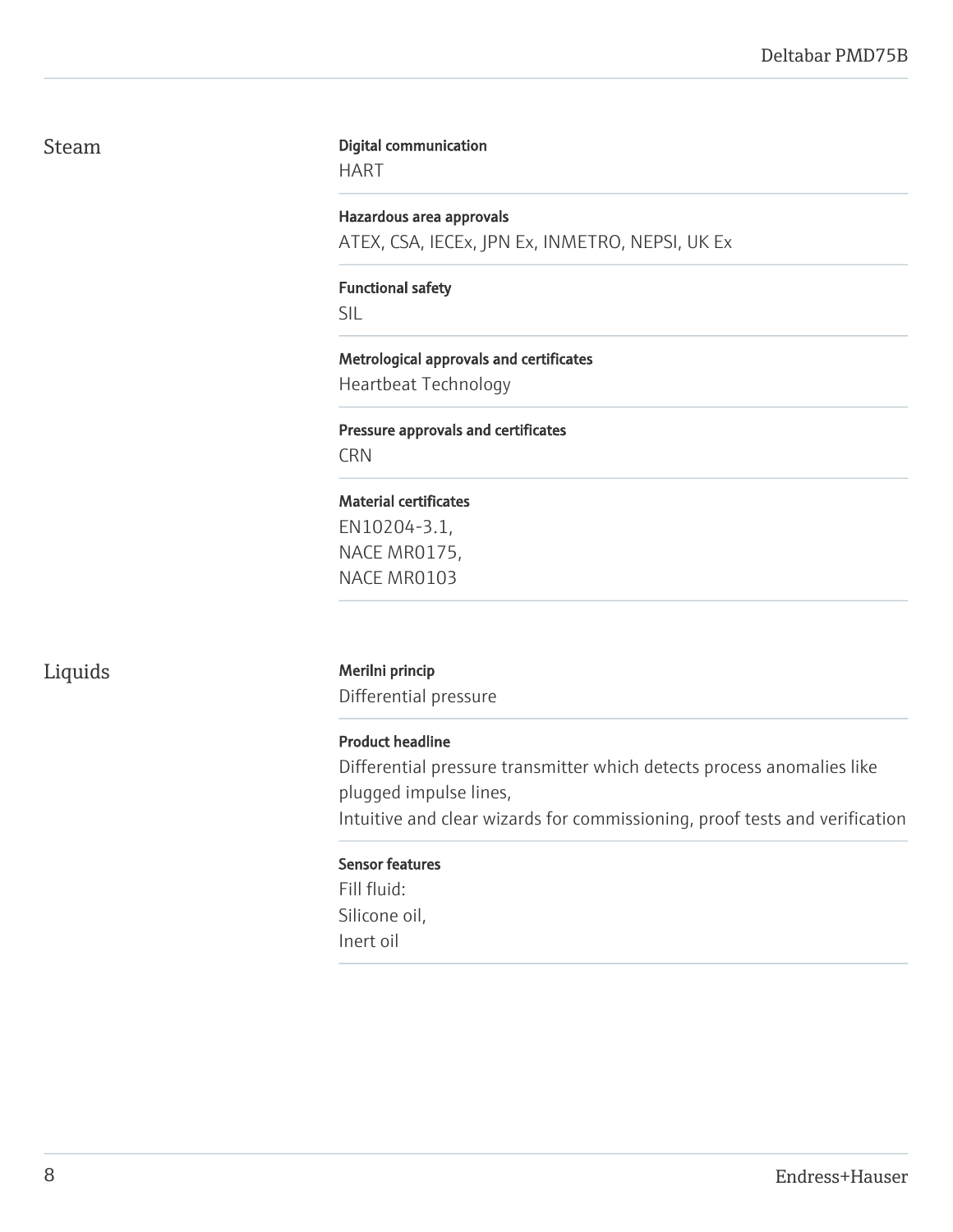### Liquids

### Transmitter features

LED Module, RFID TAG for easy identification, Plug and play functionalities, HistoROM

### Wetted materials

316L, AlloyC, Tantal, Monel, Gold

### Measured variables

Differential pressure

### Max. measurement error

Standard: up to 0.05 % Platinum: up to 0.035 %

### Measuring range

10 mbar...250 bar (0.15 psi...3750 psi)

### Max. process pressure

420 bar (6300 psi)

### Ambient temperature range

-40°C...+85°C (-40°F...+185°F)

### Transmitter housing material

Aluminium, 316L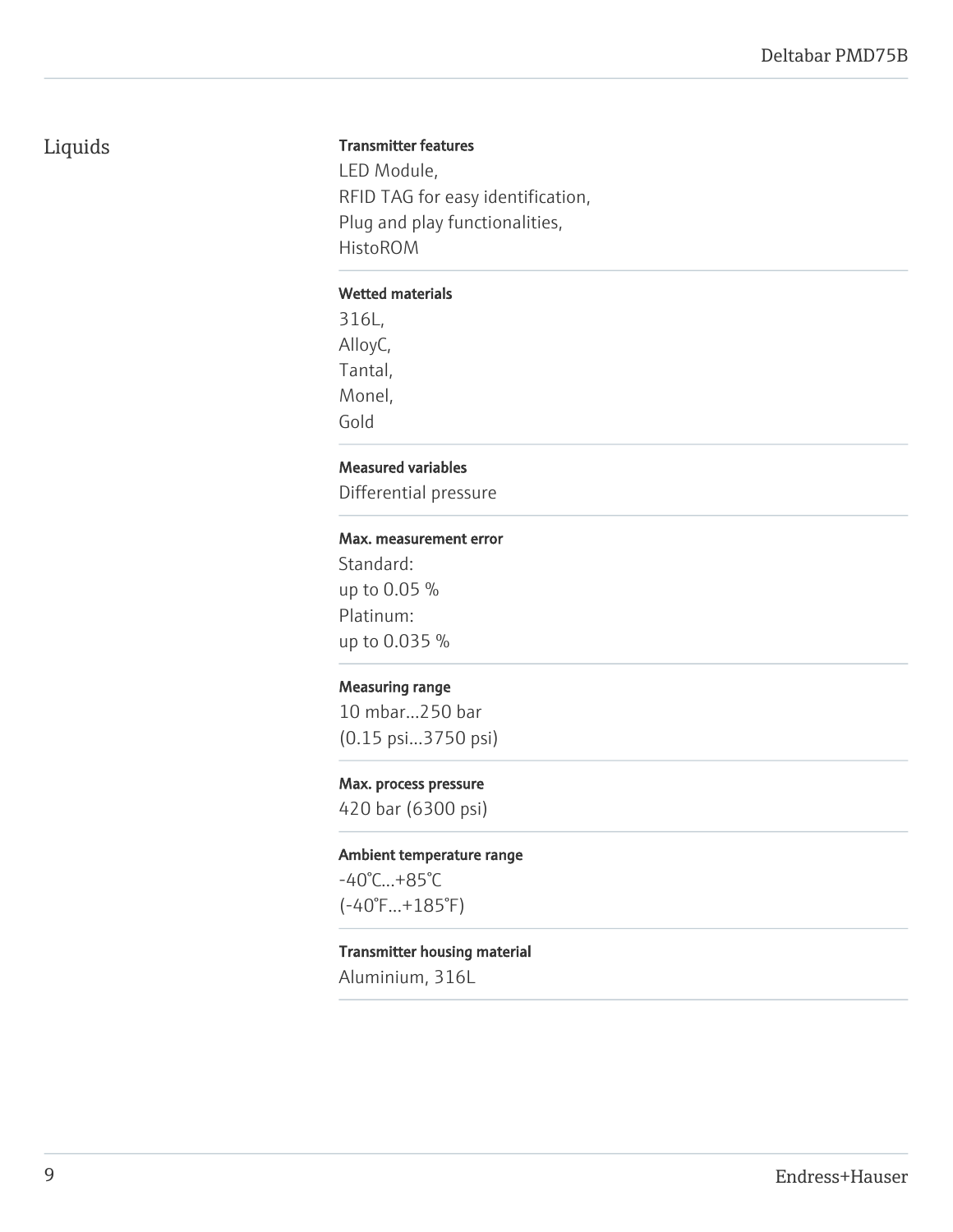### Deltabar PMD75B

### Liquids

### Display/Operation

4-line backlit display with touch control (operation from outside) Bluetooth® Operation and maintenance SmartBlue App, Configuration via local display and operating tools possible

### **Outputs**

4...20 mA HART

### Digital communication HART

Hazardous area approvals ATEX, CSA, IECEx, JPN Ex, INMETRO, NEPSI, UK Ex

## Functional safety

SIL

# Metrological approvals and certificates

Heartbeat Technology

### Pressure approvals and certificates CRN

### Material certificates

EN10204-3.1, NACE MR0175, NACE MR0103

## Continuous / Liquids Merilni princip

Differential pressure

### Characteristic / Application

Differential pressure transmitter which detects process anomalies like plugged impulse lines.

Intuitive and clear wizards for commissioning, proof tests and verification.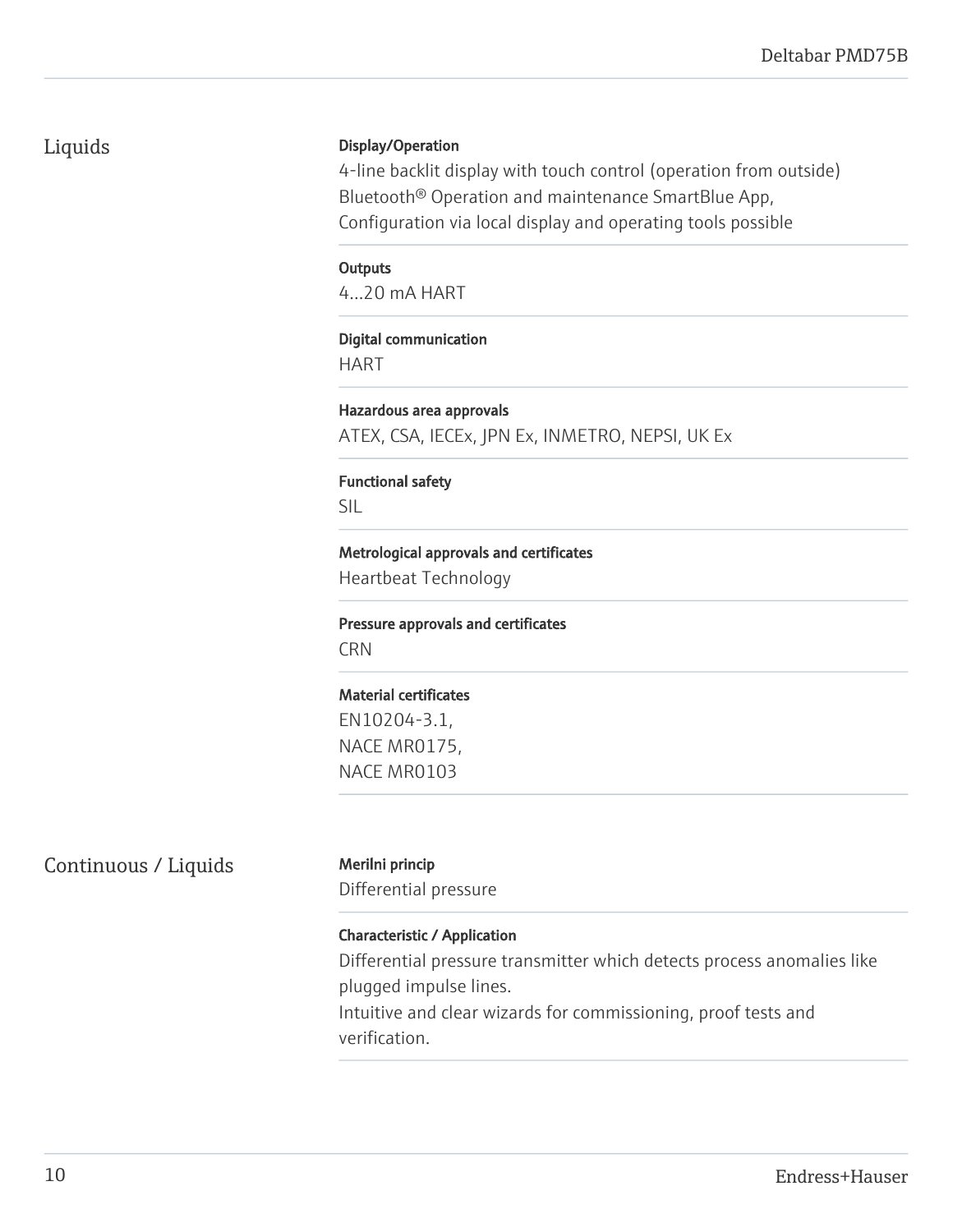### Continuous / Liquids

### Specialities

Heartbeat Technology, Bluetooth® Operation and maintenance with SmartBlue App, LED Module, RFID TAG for easy identification, Plug and play functionalities HistoROM

### Supply / Communication

Ex d, Ex e, non-Ex: 10.5...35V DC Ex i: 10.5...30V DC

### **Accuracy**

Standard: up to 0.05 % Platinum: up to 0.035 %

### Long term stability

0.025 % of URL/ year 0.05 % of URL/ 5 years 0.10 % of URL/ 10 years

### Ambient temperature

-54°C...+85°C (-65°F...+185°F)

### Process temperature

-40°C...+110°C (-40°F...+230°F)

### Process pressure absolute / max. overpressure limit

420 bar (6300 psi)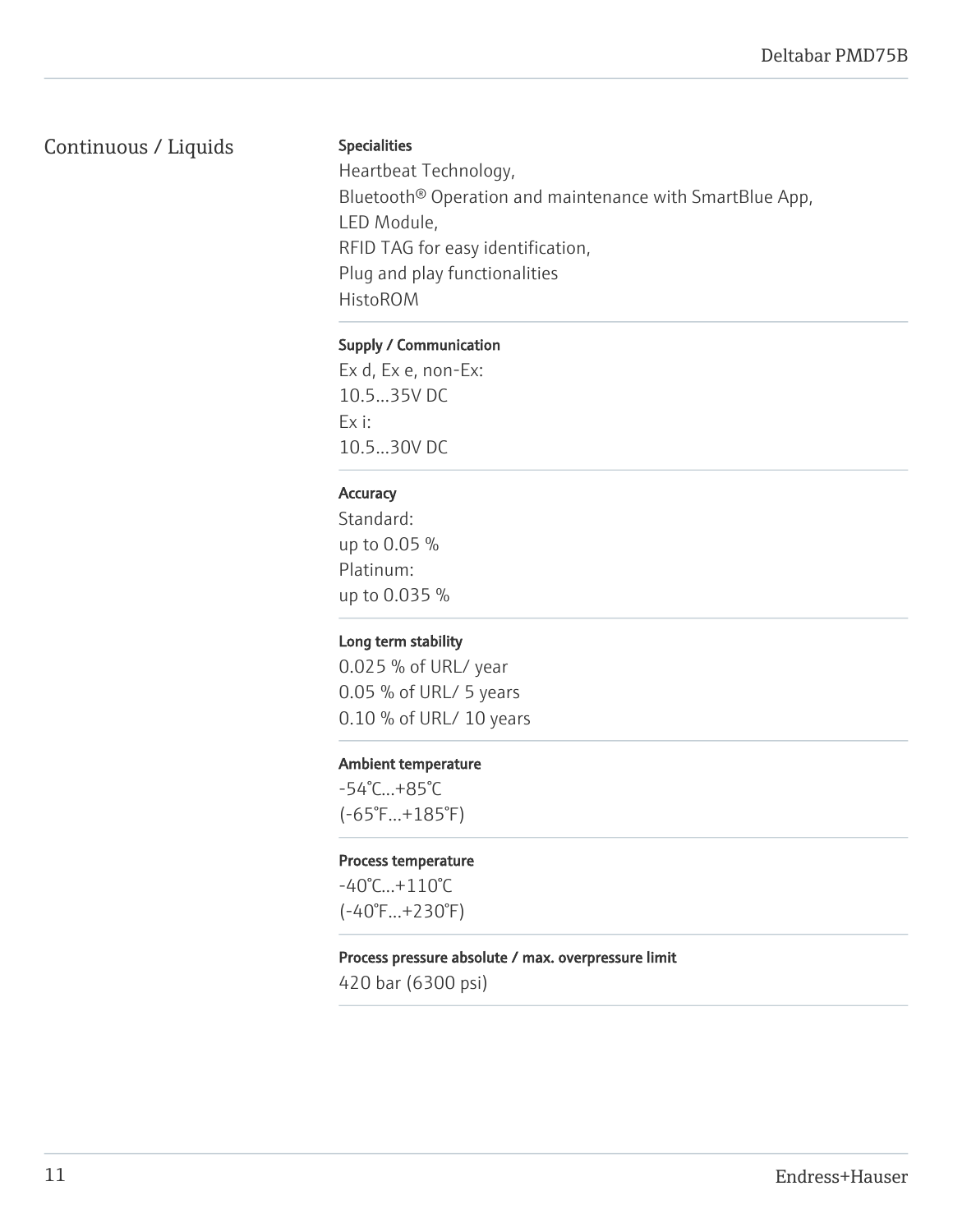### Continuous / Liquids

### Pressure measuring range

10 mbar...250 bar (0.15 psi...3750 psi)

### Main wetted parts

316L, AlloyC, Tantal, Monel, Gold

#### Process connection

NPT1/4-18, RC1/4"

### Max. measurement distance

400 m (1,312 ft) H2O

### Communication

4...20 mA HART

#### Certificates / Approvals

ATEX, CSA, IECEx, JPN Ex, INMETRO, NEPSI, UK Ex

#### Safety approvals

SIL

#### Design approvals

EN 10204-3.1, NACE MR0175, NACE MR0103

#### Drinking water approvals

NSF, KTW

### **Options**

Touch control display

#### Application limits

None